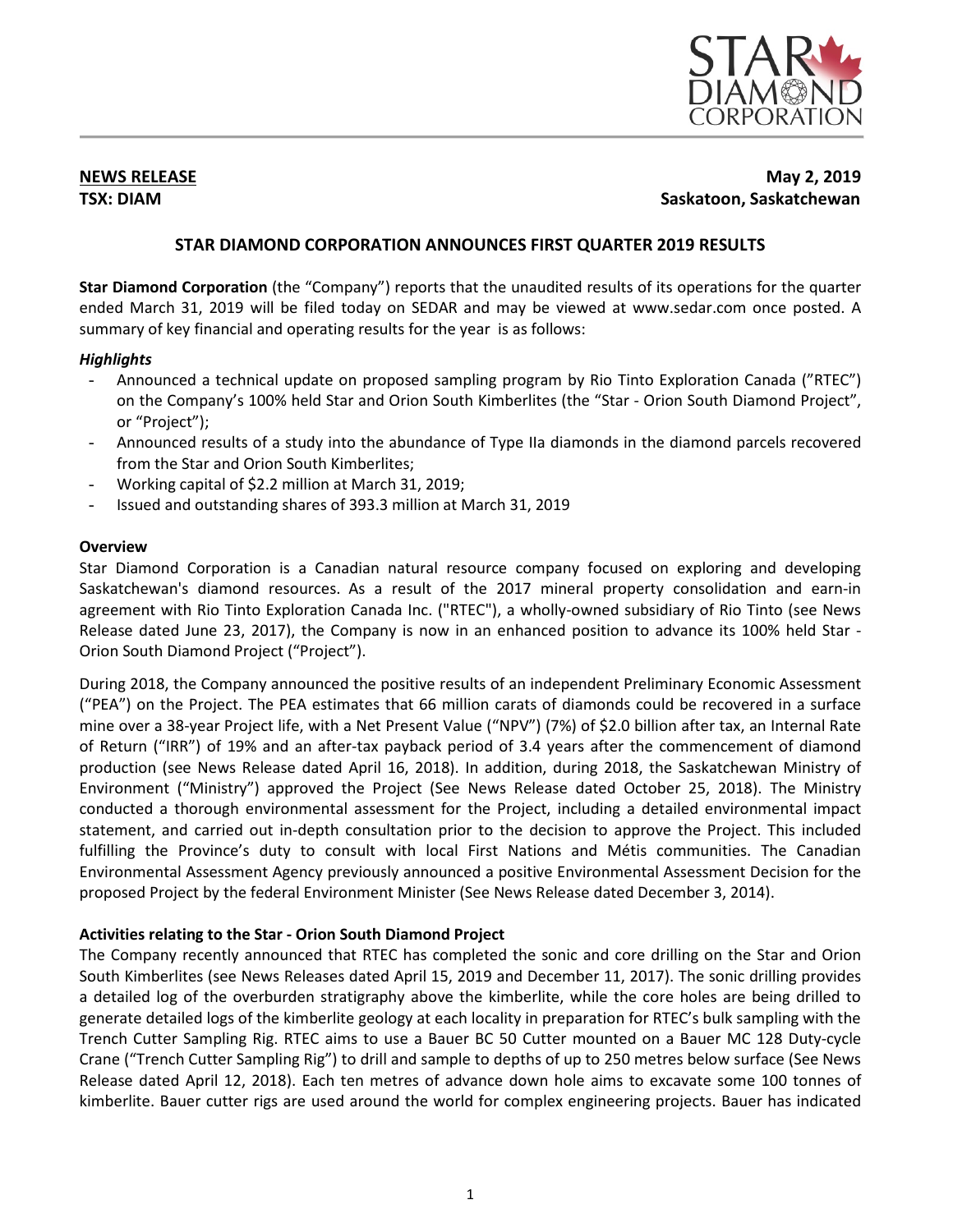that this will be the first time in the world that this technology will be used in an active project to reach a depth of 250 meters.

The Company recently announced the results of a study into the abundance of Type IIa diamonds in the diamond parcels recovered from the Star and Orion South Kimberlites (see News Release dated March 4, 2019). This study confirmed that unusually high proportions of Type IIa diamonds are present in both the Star (26.5 percent) and the Orion South (12.5 percent) kimberlites. The diamonds analysed in this study represent a spectrum of diamond sizes from +11 DTC (+0.32 carats) through all of the large stones, up to diamonds of nearly 50 carats. Type IIa diamonds are very rare and account for approximately less than two percent of all natural rough diamonds mined from kimberlites. Type IIa diamonds usually have anhedral crystal shape and exhibit a range of elongated, distorted or irregular morphologies. Most importantly, many high-value, top colour, large specials (greater than 10.8 carats) are Type IIa diamonds, which include all ten of the largest known rough diamonds recovered worldwide, from the 726 carat Jonker to the 3,106 carat Cullinan.

### **Results**

For the quarter ended March 31, 2019, the Company recorded net loss of \$0.9 million or \$0.00 per share (basic and fully diluted) compared to a net loss of \$0.7 million or \$0.00 per share for the same period in 2018. The losses during these quarters were due to operating costs and exploration and evaluation expenditures incurred by the Company exceeding interest income earned on cash and cash equivalents and short-term investments.

|                                                                | As at<br>March 31.                               | As at<br>December 31.                     |
|----------------------------------------------------------------|--------------------------------------------------|-------------------------------------------|
| <b>Condensed Consolidated Statements of Financial Position</b> | 2019                                             | 2018                                      |
| Current assets                                                 | 2.4 M                                            | 2.9 M                                     |
| Exploration and evaluation, capital and other assets           | 67.7 M                                           | 67.5 M                                    |
| <b>Current liabilities</b>                                     | $0.2 \, M$                                       | $0.3$ M                                   |
| Non-current liabilities                                        | 1.6 M                                            | $1.3 \text{ M}$                           |
| Shareholders' equity                                           | 68.3 M                                           | 68.8 M                                    |
|                                                                |                                                  |                                           |
| Consolidated Statements of Income (Loss)                       | <b>Quarter Ended</b><br>March 31.<br><b>2010</b> | <b>Quarter Ended</b><br>March 31,<br>3010 |

### **Selected financial highlights include:**

| <b>Consolidated Statements of Income (Loss)</b>       | <b>Quarter Ended</b><br>March 31. | <b>Quarter Ended</b><br>March 31. |
|-------------------------------------------------------|-----------------------------------|-----------------------------------|
|                                                       | 2019                              | 2018                              |
| Interest and other income                             | 0.0 M                             | $0.0\,$ M                         |
| Expenses                                              | 0.9 <sub>M</sub>                  | $0.8$ M                           |
| Flow-through premium recognized in income             | $0.0\,$ M                         | $0.1$ M                           |
| Net loss for the period                               | $(0.9)$ M                         | $(0.7)$ M                         |
| Net loss per share for the period (basic and diluted) | 0.00                              | 0.00                              |

| <b>Condensed Consolidated Statements of Cash Flows</b> | <b>Quarter Ended</b><br>March 31.<br>2019 | <b>Quarter Ended</b><br>March 31.<br>2018 |
|--------------------------------------------------------|-------------------------------------------|-------------------------------------------|
| Cash flows from operating activities                   | \$ (0.8) M\$                              | \$ (1.0) M                                |
| Cash flows from investing activities                   | 0.0 M                                     | 0.0 M                                     |
| Cash flows from financing activities                   | $0.2 \,$ M                                | 0.0 M                                     |
| Net decrease in cash                                   | $(0.6)$ M                                 | (1.0) M                                   |
| Cash – beginning of period                             | 2.8 M                                     | 4.0 M                                     |
| $Cash - end of period$                                 | 2.2 M                                     | 3.0 M                                     |

# **Outlook**

The provincial environmental approval of the Star - Orion South Diamond Project received in 2018, alongside the previous positive federal decision, marked a major milestone for the Project. In addition, the positive results of the 2018 PEA shows that the Project can be economically developed and operated while providing direct employment for hundreds of people throughout the construction phase and hundreds of people continuously over its estimated 38 year mine life.